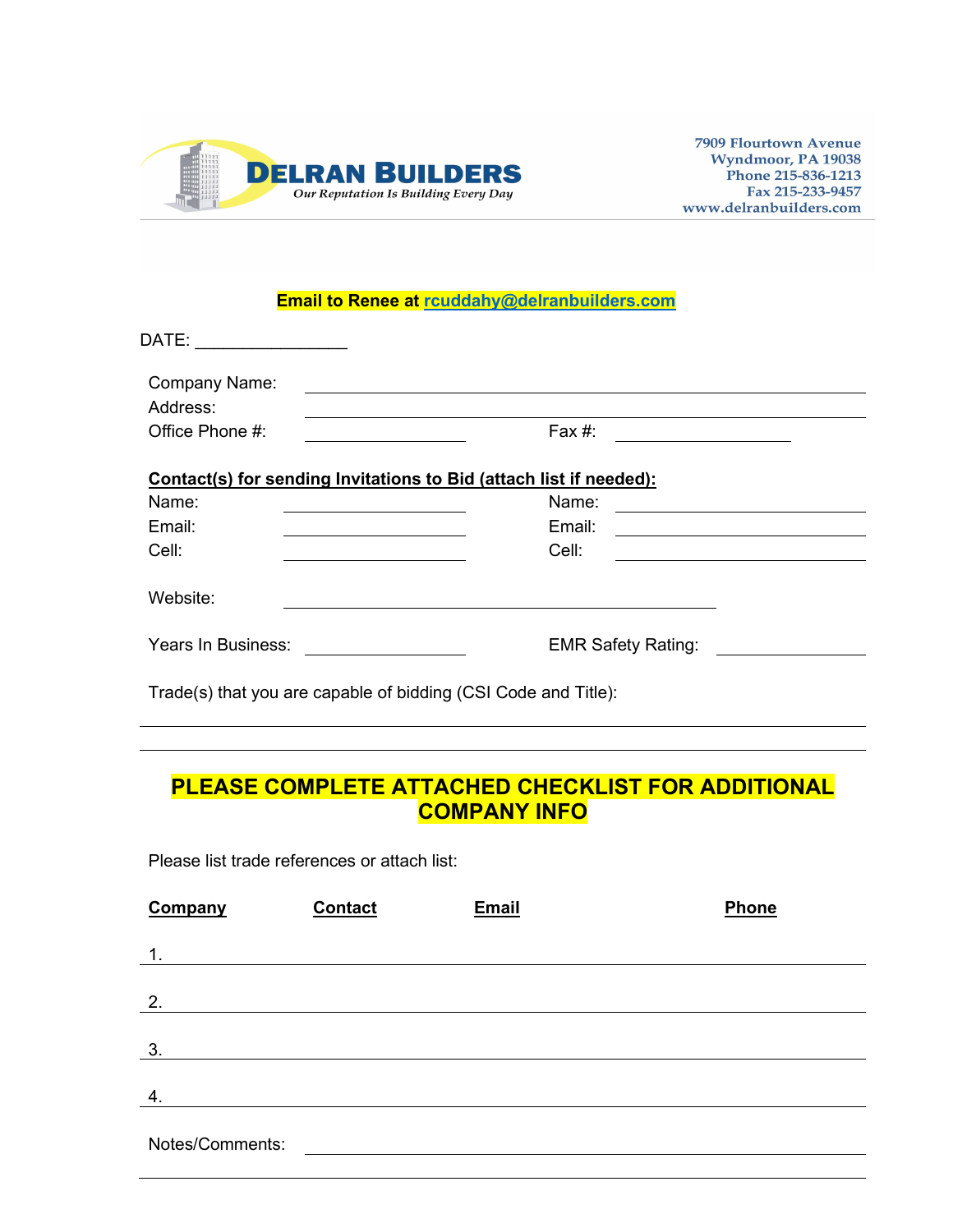#### **Delran Builders – Request for Contractor Information**

**Please check all that apply and return to Renee: [rcuddahy@delranbuilders.com](mailto:rcuddahy@delranbuilders.com) as soon as possible.**

#### **Thank You**

Company Name: \_\_\_\_\_\_\_\_\_\_\_\_\_\_\_\_\_\_\_\_\_\_\_\_\_\_\_\_\_\_\_\_\_\_\_\_\_\_\_\_\_\_\_\_\_\_\_\_\_\_\_\_\_\_

## Type of Company:

| Subcontractor |
|---------------|
| Supplier      |

#### Labor Type(s):

| <b>Allen</b> | Labor Type: Open Shop        |
|--------------|------------------------------|
| Е            | Labor Type: Prevailing Wages |
| F.           | Labor Type: Union            |

#### Type(s) of Work:

| Commercial       |
|------------------|
| New Construction |
| Renovation       |
| Residential      |

#### Work Area(s):

- $\sim$ PA – Adams
- $\overline{\mathcal{L}_{\mathcal{A}}}$ PA – Allegheny
- $\sim$ PA – Armstrong
- $\overline{\mathcal{L}_{\mathcal{A}}}$ PA – Beaver
- $\sim$ PA – Bedford
- $\overline{\mathcal{L}_{\mathcal{N}}}$ PA - Berks
- $\mathcal{L}_{\mathcal{A}}$ PA – Blair
- $\overline{\mathcal{L}_{\mathcal{A}}}$ PA – Bucks
- $\sim$ PA – Butler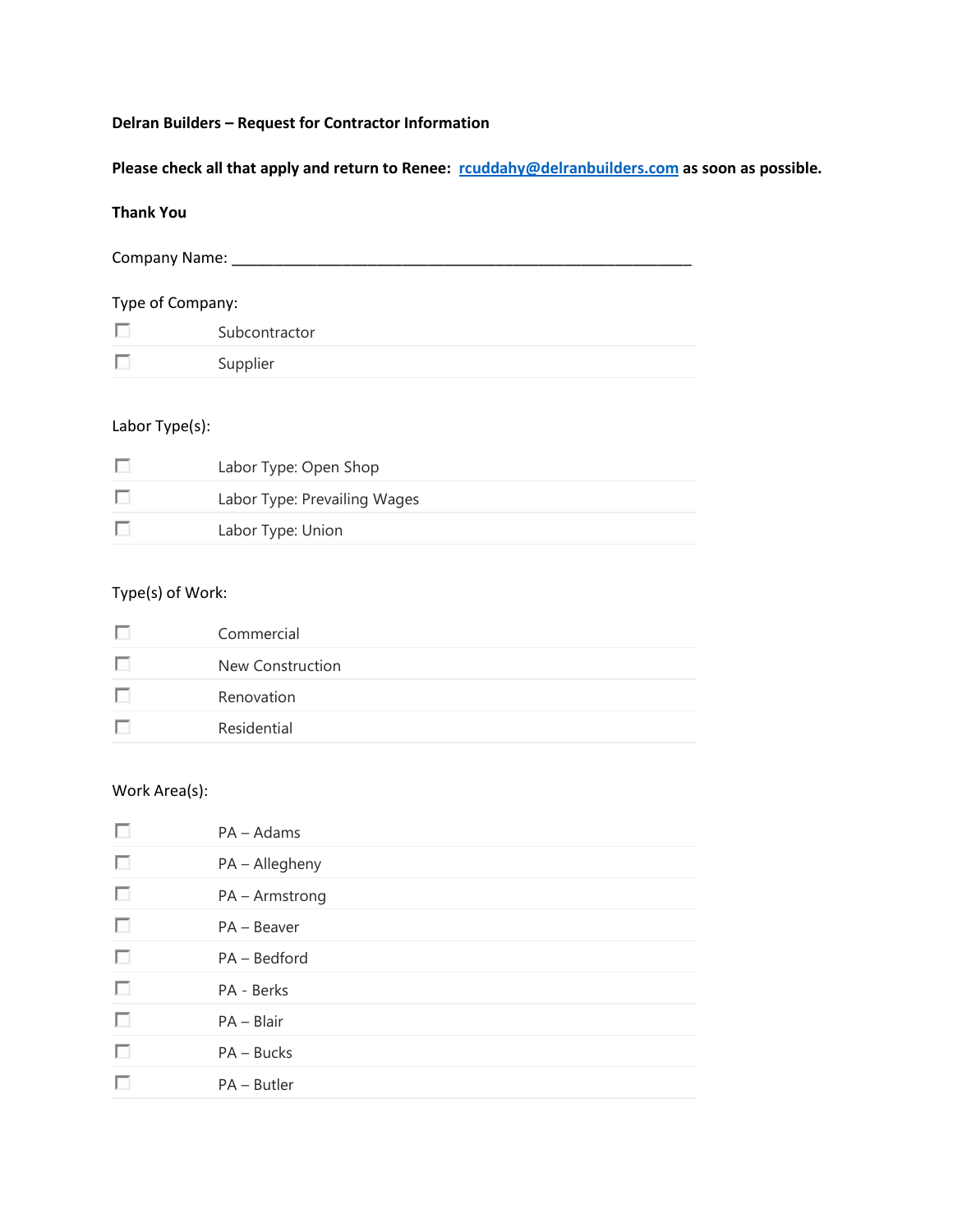| п              | PA - Cambria      |
|----------------|-------------------|
|                | PA - Cameron      |
| <b>College</b> | PA - Chester      |
| $\sim$         | PA - Delaware     |
| <b>College</b> | PA - Erie         |
|                | PA - Huntingdon   |
| $\sim$         | PA - Lackawana    |
| п              | PA - Lancaster    |
| L.             | PA - Lawrence     |
| $\sim$         | PA - Lebanon      |
| $\sim$         | PA - Lehigh       |
| п              | PA - Luzerene     |
| <b>College</b> | PA - Montgomery   |
| <b>College</b> | PA - Northampton  |
| $\sim$         | PA - Philadelphia |
| п              | PA - Schuylkill   |
| L.             | PA - Susquehanna  |
| $\sim$         | PA - Wayne        |
| <b>College</b> | PA - Westmoreland |
| $\sim$         | PA - Wyoming      |
| L.             | PA - York         |
|                |                   |
|                | NJ - Atlantic     |
|                | NJ - Bergen       |
| п              | NJ - Burlington   |
| $\sim$         | NJ - Camden       |
| п              | NJ - Cape May     |
| <b>College</b> | NJ - Cumberland   |
| п              | $NJ - Essex$      |
| <b>College</b> | NJ - Gloucester   |
| п              | NJ - Hudson       |
| П              | NJ - Hunterdon    |
|                |                   |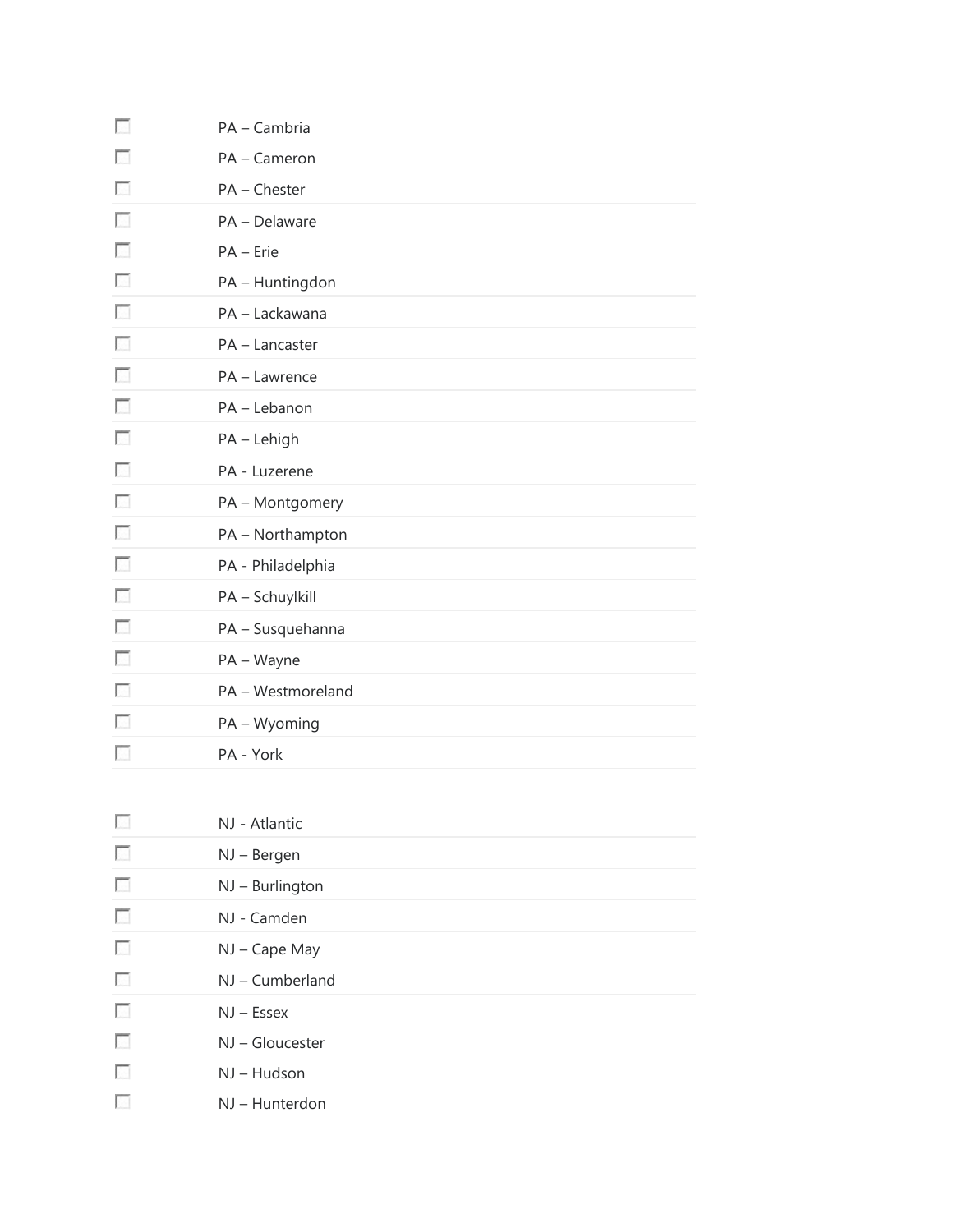| NJ – Mercer    |
|----------------|
| NJ – Middlesex |

- NJ Monmouth
- $\mathcal{L}_{\mathcal{A}}$ NJ – Morris

 $\overline{\mathcal{L}_{\mathcal{A}}}$ 

 $\overline{\mathcal{L}_{\mathcal{A}}}$ 

 $\overline{\mathcal{L}_{\mathcal{C}}^{\mathcal{C}}}$  $\overline{\phantom{a}}$  $\overline{\mathcal{L}_{\mathcal{A}}}$  $\overline{\mathcal{L}_{\mathcal{A}}}$ 

 $\mathcal{L}_{\mathcal{A}}$ 

 $\overline{\mathcal{L}_{\mathcal{A}}}$ 

- NJ Ocean
- $\mathcal{L}_{\mathcal{L}}$ NJ – Passaic
	- NJ Salem
	- NJ Somerset
		- NJ Sussex
		- NJ Union
- $\overline{\mathcal{L}_{\mathcal{C}}^{\mathcal{C}}}$ NJ – Warren
- $\overline{\mathcal{L}_{\mathcal{A}}}$ Delaware
- $\overline{\mathcal{L}_{\mathcal{A}}}$ Connecticut
- $\overline{\mathcal{L}_{\mathcal{A}}}$ DC – Washington
	- Florida
- $\overline{\mathcal{L}_{\mathcal{A}}}$ Georgia
- $\overline{\mathcal{L}_{\mathcal{A}}}$ MD – Baltimore
- $\overline{\mathcal{L}}$ MD – Baltimore City
	- MD DC Suburbs
- $\overline{\mathcal{L}_{\mathcal{A}}}$ MD – Washington
- $\overline{\mathcal{L}_{\mathcal{A}}}$ MD – Other
- $\mathcal{L}_{\mathcal{L}}$ Maine
- $\mathcal{L}_{\mathcal{A}}$ Massachusetts
- $\overline{\mathcal{L}_{\mathcal{A}}}$ North Carolina
- $\overline{\mathcal{L}_{\mathcal{A}}}$ New Hampshire
- $\overline{\mathcal{L}_{\mathcal{C}}^{\mathcal{C}}}$ North Carolina
- $\mathcal{L}_{\mathcal{A}}$ NY - New York City
- $\mathcal{L}_{\mathcal{L}}$ NY – Other
- $\overline{\mathcal{L}_{\mathcal{C}}^{\mathcal{C}}}$ Ohio
- $\overline{\mathcal{L}}$ Rhode Island